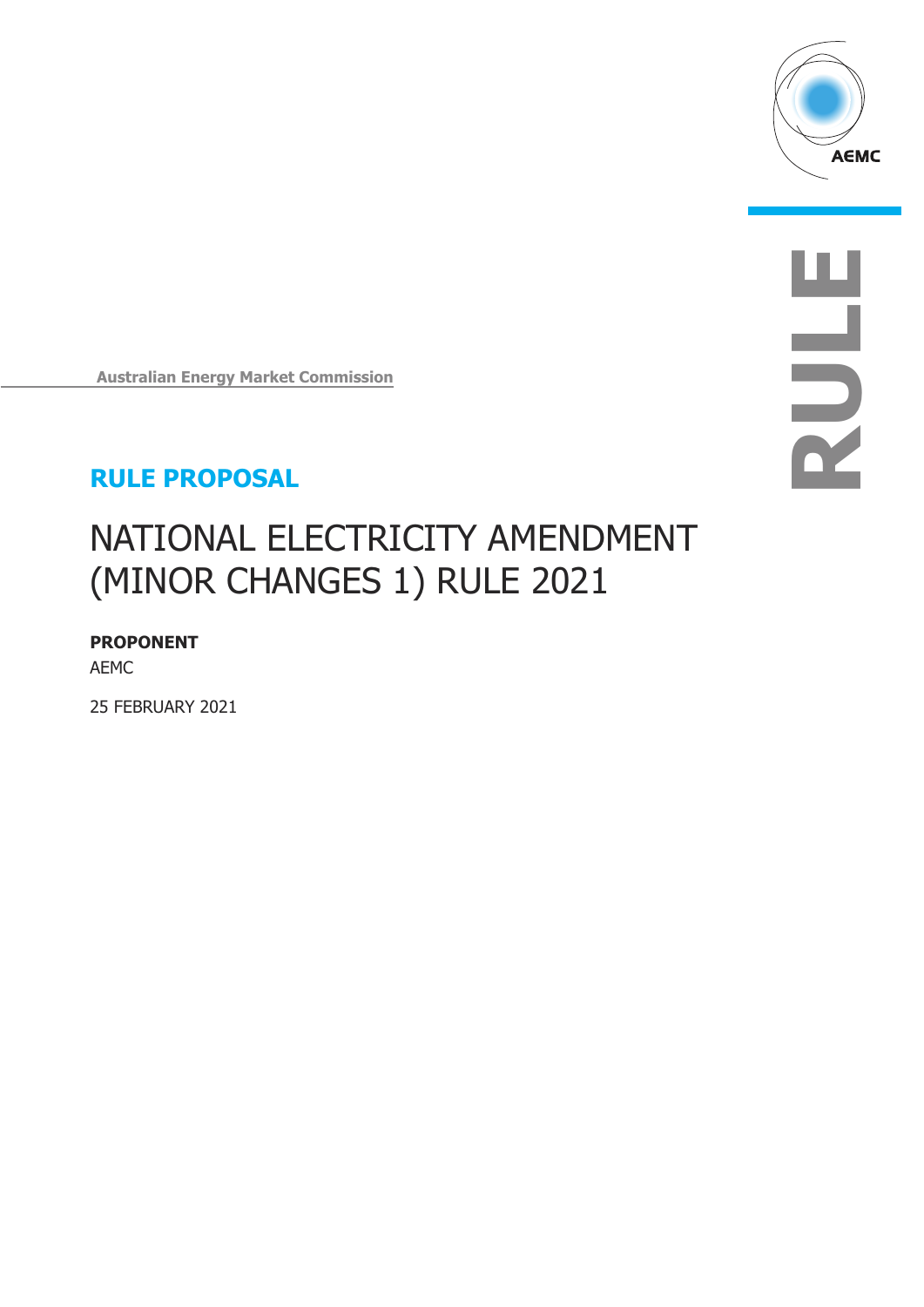### INQUIRIES

Australian Energy Market Commission GPO Box 2603 Sydney NSW 2000

E aemc@aemc.gov.au T (02) 8296 7800

Reference: ERC0324

**CITATION** AEMC, Minor changes 1, RULE PROPOSAL, 25 February 2021

## ABOUT THE AEMC

The AEMC reports to the Energy Ministers Meeting (formerly the Council of Australian Governments Energy Council). We have two functions. We make and amend the national electricity, gas and energy retail rules and conduct independent reviews for the Energy Ministers Meeting.

This work is copyright. The Copyright Act 1968 permits fair dealing for study, research, news reporting, criticism and review. Selected passages, tables or diagrams may be reproduced for such purposes provided acknowledgement of the source is included.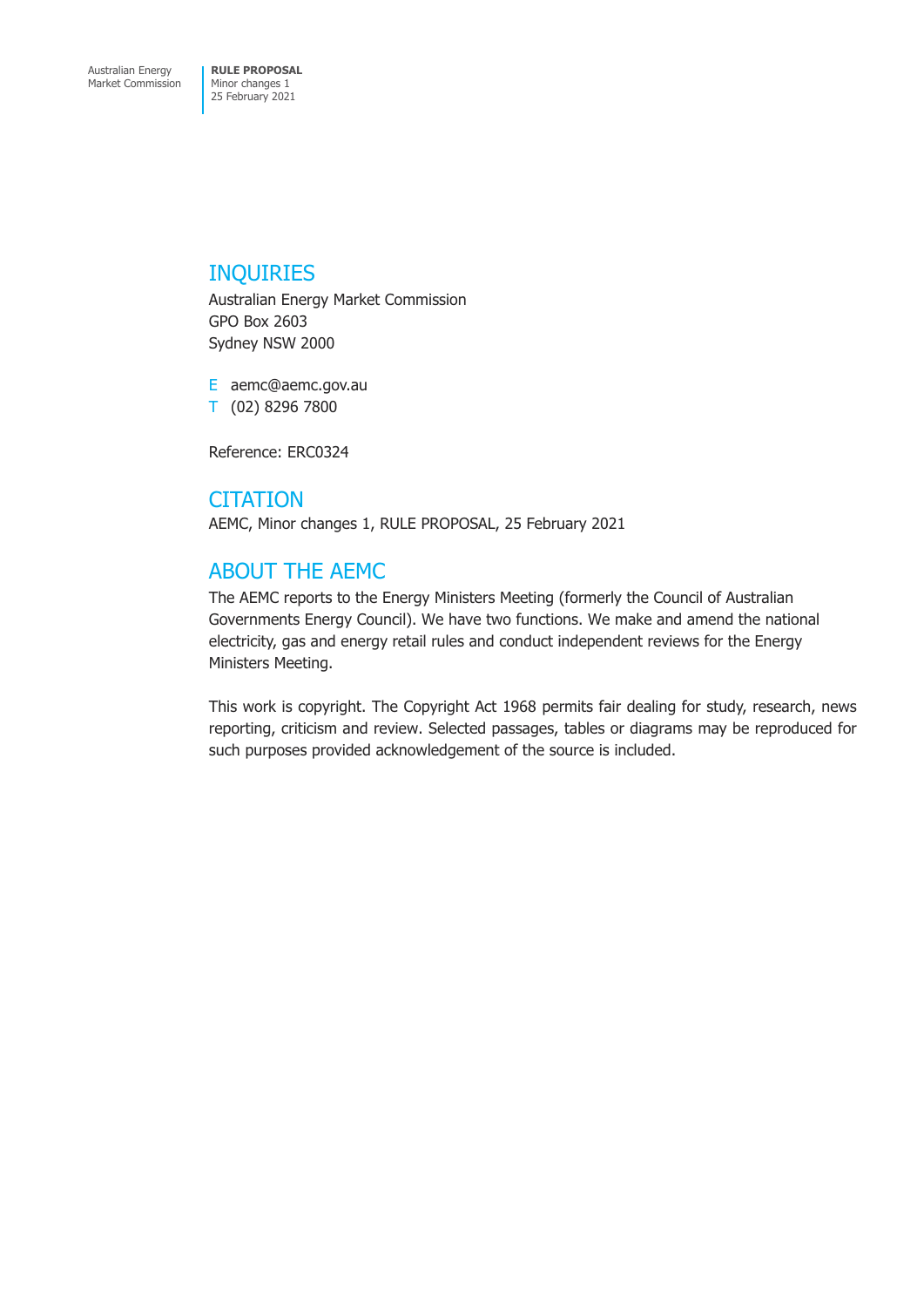Australian Energy Market Commission **RULE PROPOSAL** Minor changes 1 25 February 2021

# **CONTENTS**

# 1 [INTRODUCTION](#page-3-0) 1.1 Background 1

- 1.1 [Background](#page-3-0) 1<br>1.2 Proposed Rule 1
- 
- 1.2 [Proposed Rule](#page-3-0) 1.3 Assessment framework 1 [Assessment framework](#page-3-0)

# [PROCESS FOR THIS RULE CHANGE](#page-6-0)<br>
2.1 The Commission's power to initiate the making of a rule<br>
4

- 2.1 [The Commission's power to initiate the making of a rule](#page-6-0)<br>2.2 Treatment as a non-controversial rule change<br>4
- 2.2 [Treatment as a non-controversial rule change](#page-6-0)<br>
2.3 Key dates 4
- 2.3 [Key dates](#page-6-0) 4

- 3 [LODGING A SUBMISSION](#page-8-0)<br>3.1 Lodging a request not to make a rule under an expedited process 6 3.1 [Lodging a request not to make a rule under an expedited process](#page-8-0) 6<br>3.2 Lodging a submission to this rule change proposal 6
- 3.2 [Lodging a submission to this rule change proposal](#page-8-0) 6<br>3.3 Process for lodging a request or submission 6
- [Process for lodging a request or submission](#page-8-0)

### [Abbreviations](#page-9-0) 7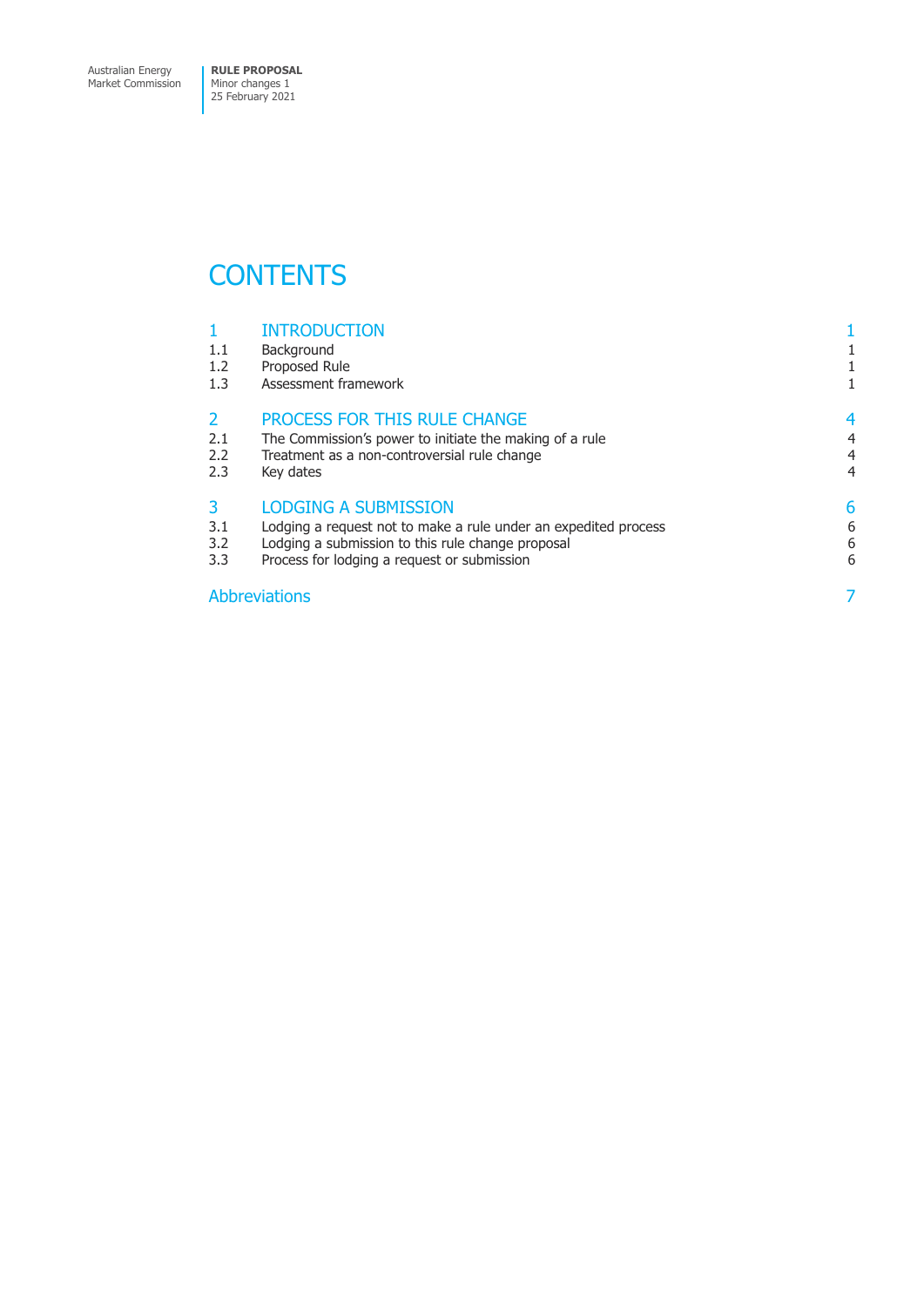# <span id="page-3-0"></span>1 INTRODUCTION

As part of its rule making function, the Australian Energy Market Commission (Commission or AEMC) reviews, amends and maintains the National Electricity Rules (NER) in accordance with the National Electricity Law (NEL).

The purpose of this function, among other things, is to improve and enhance the quality of the NER.

This consultation paper has been prepared to facilitate public consultation on the rule change proposal and to seek stakeholder submissions.

This paper:

- provides a summary of, and background to, the rule change proposal
- outlines the process for making submissions.

### 1.1 Background

The Commission undertakes AEMC initiated rule change proposals to correct minor errors in the energy rules or make clarifications that are minor or non-material in nature. This rule change proposal includes proposed amendments identified by the Commission since the last minor changes rules, which were completed in December 2020.

### 1.2 Proposed Rule

The *National Electricity Amendment (Minor changes 1) Rule 2021* (electricity Rule) is proposed by the AEMC to correct minor errors and make non-material changes in the NER.

In particular, the proposed electricity Rule seeks to:

- simplify and ensure consistency across the NER, including changing references to the "*National Electricity Law*" to "*NEL*" and moving local definitions in Chapter 9 out of a table into the format used elsewhere in the NER;
- remove duplication in definitions that resulted from a drafting error in the National Electricity Amendment (Simplification of NER definitions) Rule 2020 No. 17, including omitting definitions in Chapter 10 that cross-reference definitions set out in clause 6B.A1.2 (for example, "date of issue*"* and "network charges");
- correct a cross-reference in the definition of "customer energy" in clause 11.52.1(d) from "clause 3.15.6A(o)(3)" to "clause 3.15.6A(a0)"; and
- correct punctuation and formatting errors, including italicisation and bolding of defined terms.

The proposed electricity Rule is published with this rule proposal.

1.3 Assessment framework

**1.3.1 Achieving the NEO** 

**National Electricity Objective**

т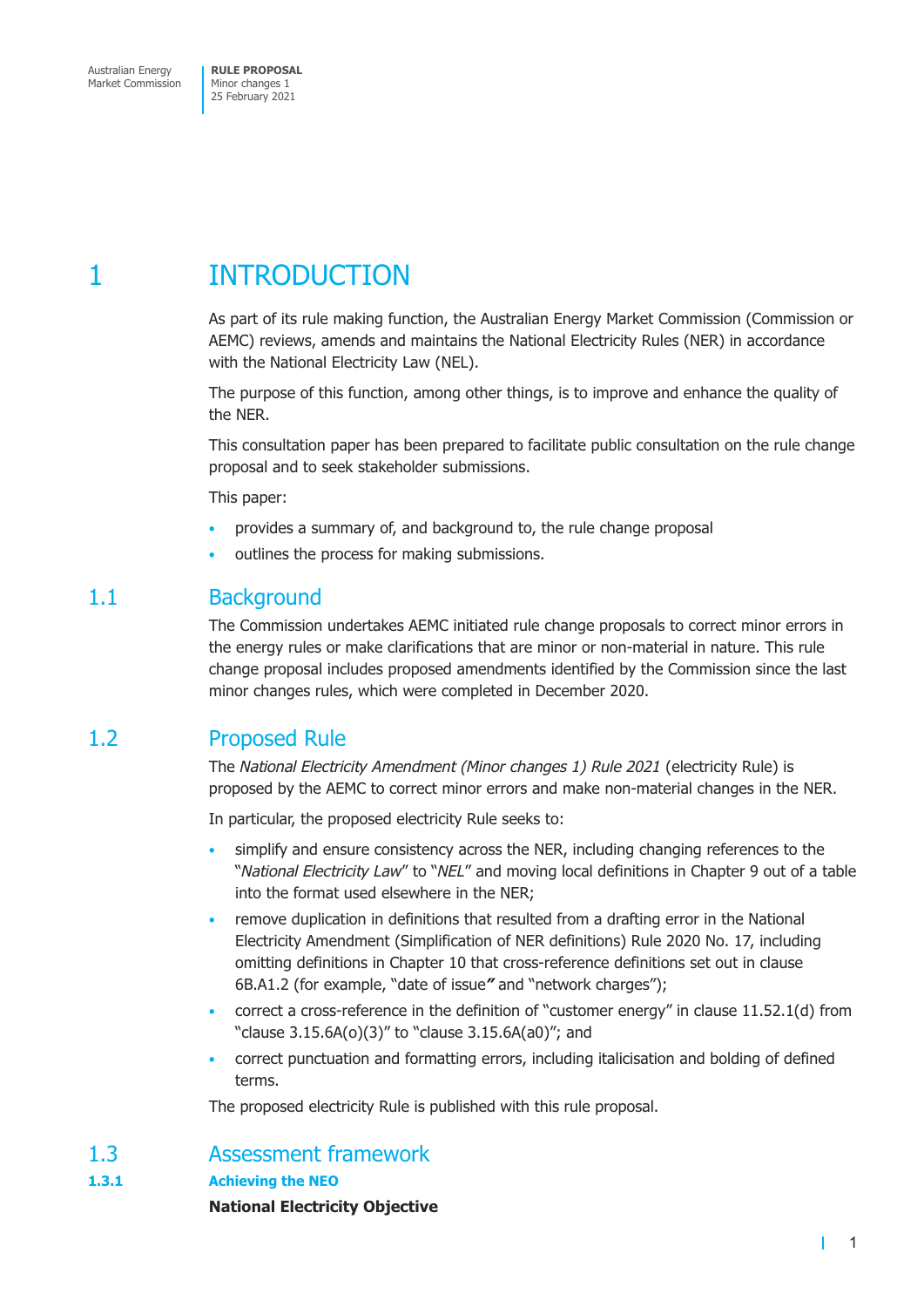The Commission may only make a rule under the NEL if it is satisfied that the rule will, or is likely to, contribute to the achievement of the national electricity objective (NEO).<sup>1</sup> This is the decision making framework that the Commission must apply.

### The NEO is:2

to promote efficient investment in, and efficient operation and use of, electricity services for the long term interests of consumers of electricity with respect to -

- (a) price, quality, safety, reliability and security of supply of electricity; and
- (b) the reliability, safety and security of the national electricity system.

Under the Northern Territory legislation adopting the NEL, the Commission must regard the reference in the NEO to the "national electricity system" as a reference to whichever of the following the Commission considers appropriate in the circumstances having regard to the nature, scope or operation of the proposed rule:<sup>3</sup>

- (a) the national electricity system
- (b) one or more, or all, of the local electricity systems $4$
- (c) all of the electricity systems referred to above.

For the purpose of the proposed electricity Rule, the Commission proposes to regard the reference to the "national electricity system" in the NEO to be a reference to item (c) above.

### **Contribution of proposed electricity Rule to the achievement of the NEO**

The Commission considers that the proposed electricity Rule is likely to contribute to the achievement of the NEO. The Commission considers that the proposed electricity Rule, if made, will improve the quality of the NER in terms of accuracy and consistency.

As with previous minor rule changes initiated by the Commission, these minor corrections and non-material changes will make the NER clearer to stakeholders. This is important as the NER inform stakeholders of their rights and obligations in relation to participating in the NEM, and stakeholders rely on these rules in their commercial transactions. Clearer and more consistent rules will reduce the regulatory burden on stakeholders and allow for more efficient provision of electricity services.

#### **1.3.2 Northern Territory rule-making requirements**

The NER, as amended from time to time, apply in the Northern Territory, subject to derogations set out in regulations made under the Northern Territory legislation adopting the

т

<sup>1</sup> Section 88 of the NEL.

<sup>2</sup> Section 7 of the NEL.

<sup>3</sup> Section 14A of Schedule 1 to the National Electricity (Northern Territory) (National Uniform Legislation) Act 2015 (referred to here as the NT Act), inserting section 88(2a) into the NEL as it applies in the Northern Territory.

<sup>4</sup> These are specified Northern Territory systems, defined in schedule 2 of the NT Act.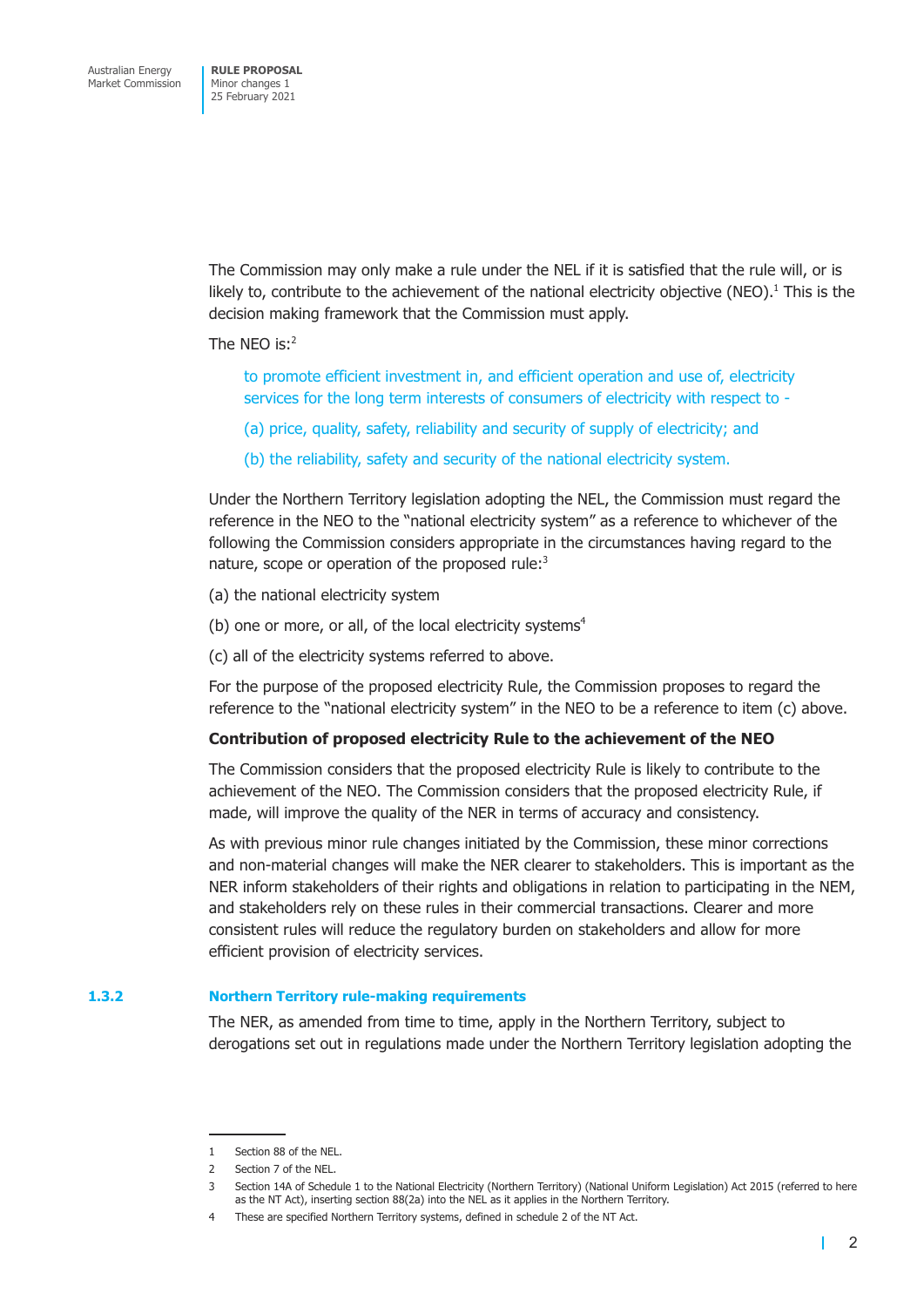NEL.<sup>5</sup> Under those regulations, only certain parts of the NER have been adopted in the Northern Territory.6

As the proposed electricity Rule, in part, relates to the parts of the NER that apply in the Northern Territory, the Commission is required to assess whether to make a uniform or differential rule (defined below) under Northern Territory legislation.

Under the NT Act, the Commission may make a differential rule if, having regard to any relevant MCE statement of policy principles, a different rule will, or is likely to, better contribute to the achievement of the NEO than a uniform rule.<sup>7</sup>

A differential rule is a rule that:

- varies in its term as between:
	- the national electricity system, and
	- one or more, or all, of the local electricity systems, or
- does not have effect with respect to one or more of those systems

but is not a jurisdictional derogation, participant derogation or rule that has effect with respect to an adoptive jurisdiction for the purpose of s. 91(8) of the NEL.

A uniform rule is a rule that does not vary in its terms between the national electricity system and the local electricity systems, and has effect with respect to all of those systems.<sup>8</sup>

The Commission proposes to make a uniform rule.

#### **1.3.3 Additional assessment requirements**

Under s. 33 of the NEL, the Commission must have regard to any relevant MCE statements of policy principles in making an energy rule. There are currently no MCE statements of policy principles.

Under s. 91(8) of the NEL, the Commission may only make a rule that has effect with respect to an adoptive jurisdiction if satisfied that the proposed rule is compatible with the proper performance of the Australian Energy Market Operator's (AEMO's) declared electricity network. Given the proposed electricity Rule only seeks to make minor or non-material changes to the energy rules, the Commission is satisfied that the proposed electricity Rule is compatible with the proper performance of AEMO's declared network/system functions.

г

<sup>5</sup> The regulations under the NT Act are the National Electricity (Northern Territory) (National Uniform Legislation) (Modifications) **Regulations** 

<sup>6</sup> For the version of the NER that applies in the Northern Territory, refer to: www.aemc.gov.au/regulation/energy-rules/northernterritory-electricity-market-rules/current.

<sup>7</sup> Section 14B of Schedule 1 to the NT Act, inserting section 88AA into the NEL as it applies in the Northern Territory.

<sup>8</sup> Section 14 of Schedule 1 to the NT Act, inserting the definitions of "differential Rule" and "uniform Rule" into s. 87 of the NEL as it applies in the Northern Territory.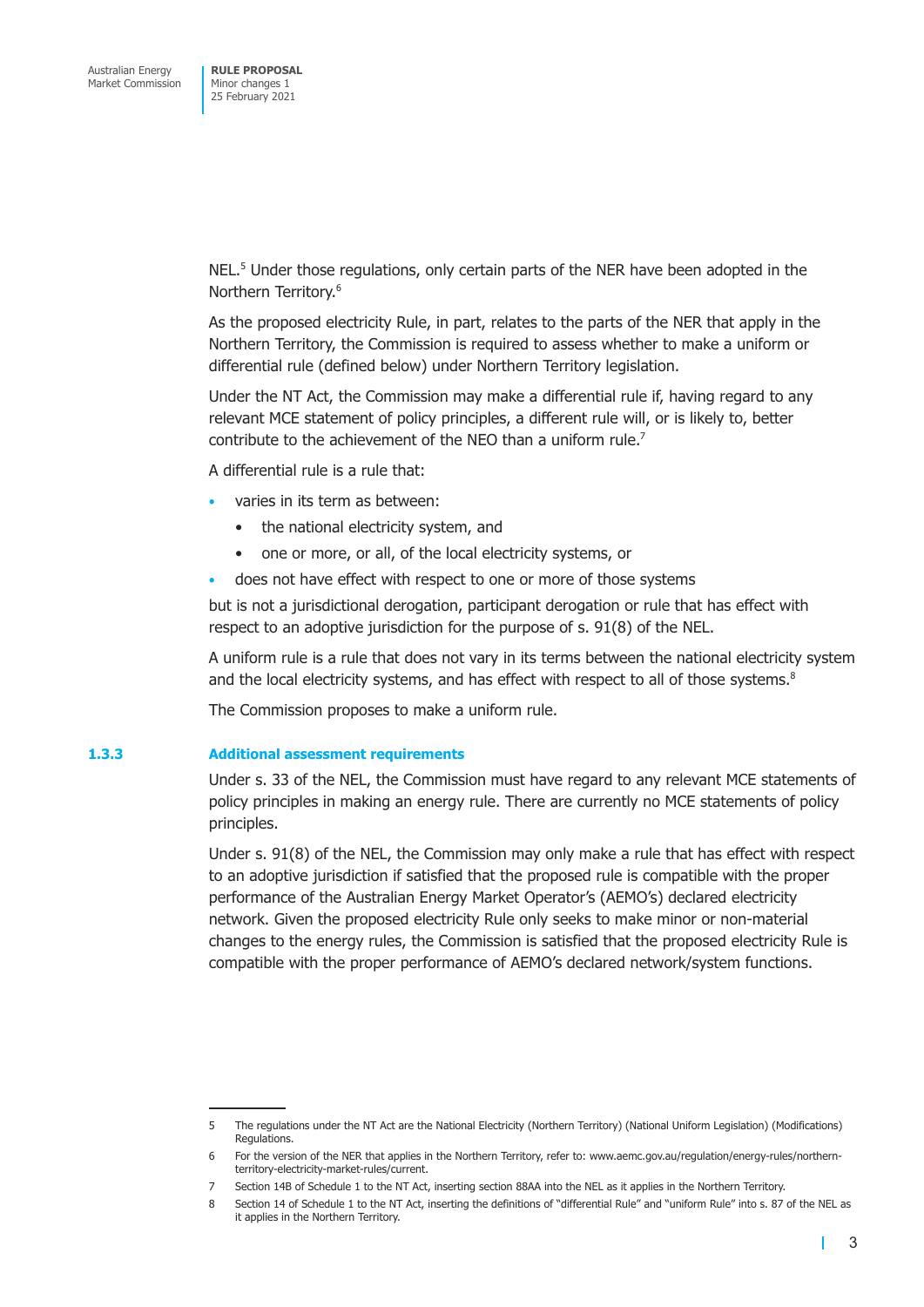# <span id="page-6-0"></span>2 PROCESS FOR THIS RULE CHANGE

# 2.1 The Commission's power to initiate the making of a rule

Under s. 91(2) of the NEL:

The AEMC must not make a Rule without a request under subsection (1) unless-

- (a) it considers the Rule corrects a minor error in the Rules; or
- (b) it considers the Rule involves a non-material change to the Rules; or

(c) the Rule is in respect of any matter that is prescribed by the Regulations as a matter on which it may make a Rule on its own initiative.

As the proposed electricity Rule outlined in chapter 1 make changes that are minor and nonmaterial in nature, the Commission considers that the proposed electricity Rule satisfies the requirements of s.91(2) of the NEL.

## 2.2 Treatment as a non-controversial rule change

Under s. 87 of the NEL, a "non-controversial Rule" is defined as "a Rule that is unlikely to have a significant effect on the national electricity market". As the proposed changes to the NER are minor or non-material in nature, the Commission considers that the proposed electricity Rule is unlikely to have a significant effect on the NEM. The proposed electricity Rule therefore falls within the definition of a non-controversial rule under s. 87 of the NEL.

Rule changes that are considered to be non-controversial may be processed under an expedited (faster) process under which there is only one round of consultation and the Commission is required to publish its final rule determination within eight weeks of commencing the rule change process under the uniform energy laws.

The Commission has decided to use an expedited process to consider this rule change proposal provided that it does not receive any valid requests not to use the expedited process by 11 March 2021.<sup>9</sup> To be valid, an objection should set out the reasons why the rule change proposal is likely to have a significant impact on the NEM.

### 2.3 Key dates

Given the tightly defined nature of the issues, this rule change proposal is brief. Nevertheless, submissions are invited in relation to the matters identified above, and any other relevant issue.

The key dates for stakeholders in this process are as follows:

- Commencement of this rule change process: 25 February 2021
- Objections to an expedited process to be received by: 11 March 2021
- Submissions to the proposal to be received by: 25 March 2021

Т

<sup>9</sup> The Commission has published a notice under sections: 95 and 96 of the National Electricity Law to commence and assess this rule change proposal as a non-controversial rule.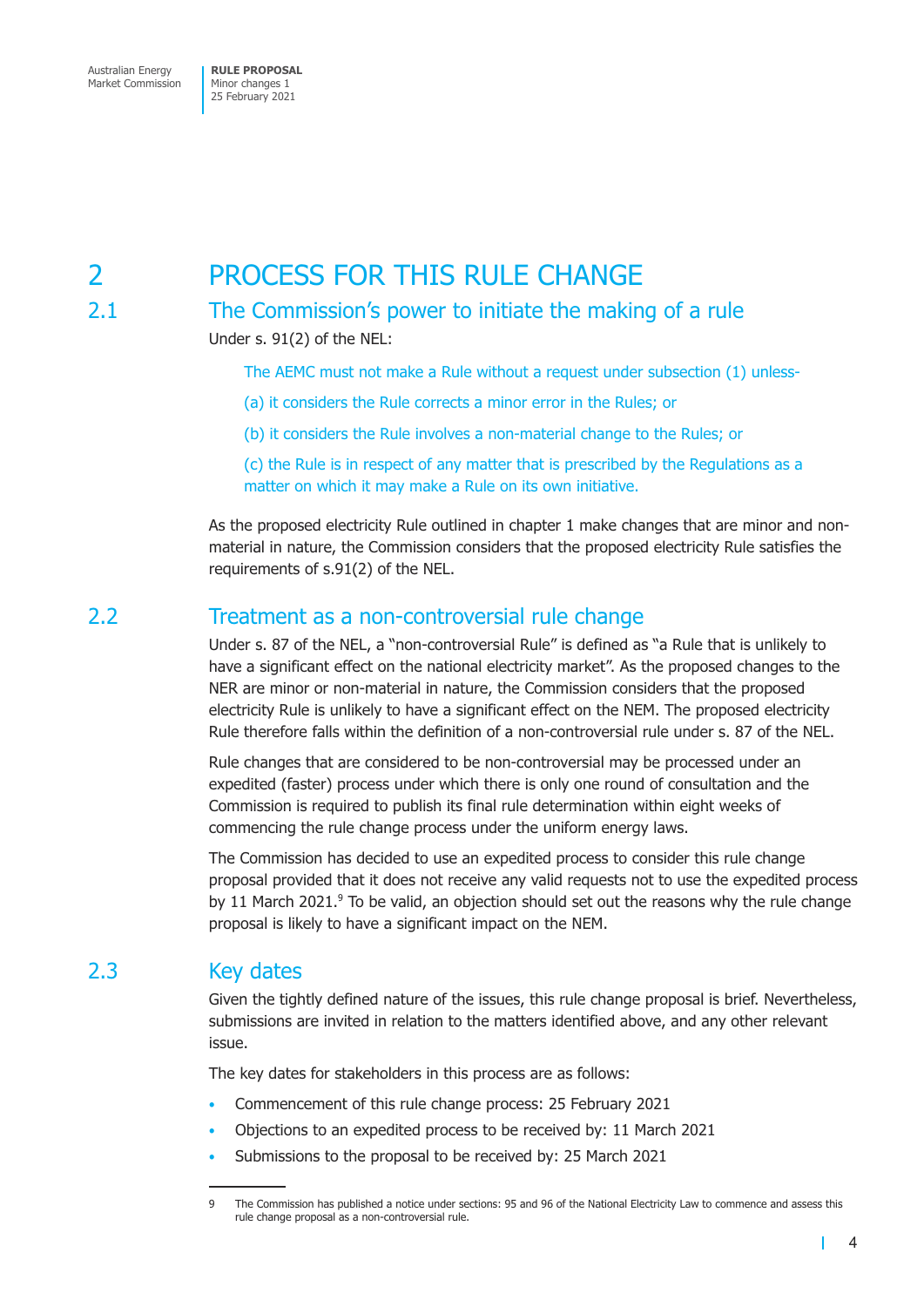• Final decision to be published under an expedited process by: 22 April 2021.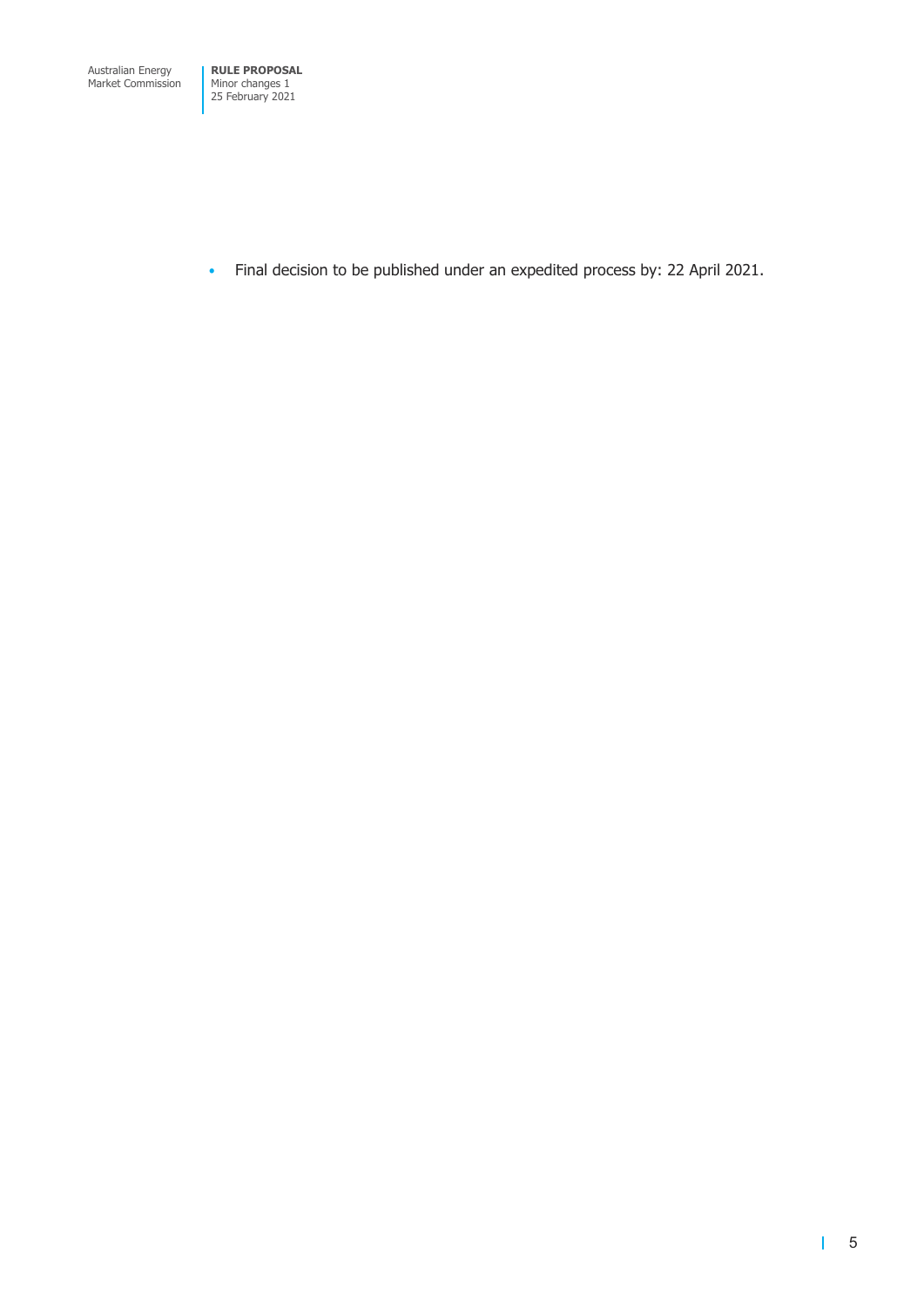# <span id="page-8-0"></span>3 LODGING A SUBMISSION

The Commission invites requests not to make a rule under the expedited process and written submissions on this rule change proposal.

All enquiries on this project should be addressed to Carlos Dias at carlos.dias@aemc.gov.au or on (02) 8296 7800.

### 3.1 Lodging a request not to make a rule under an expedited process

Written requests not to make a rule under the expedited process in s. 96 of the NEL, must include reasons for the request, and must be lodged with the Commission by 11 March 2021 in accordance with the process specified below.

## 3.2 Lodging a submission to this rule change proposal

Written submissions on the rule change proposal must be lodged with the Commission by 25 March 2021 in accordance with the process specified below. Where practicable, submissions should be prepared in accordance with the Commission's guidelines for making written submissions on rule change requests. $10$  The Commission publishes all submissions on its website, subject to accepted claims of confidentiality.

### 3.3 Process for lodging a request or submission

Please lodge submissions, or requests not to make a rule under the expedited process, online via the Commission's website, www.aemc.gov.au, using the "lodge a submission" function and selecting the project reference code ERC0324.

The request or submission must be on letterhead (if submitted on behalf of an organisation), signed and dated.

If you are not able to lodge submissions or requests online, please contact us, and we will provide instructions for alternative methods to lodge the submission or request.

т

<sup>10</sup> This guideline is available on the Commission's website, www.aemc.gov.au.